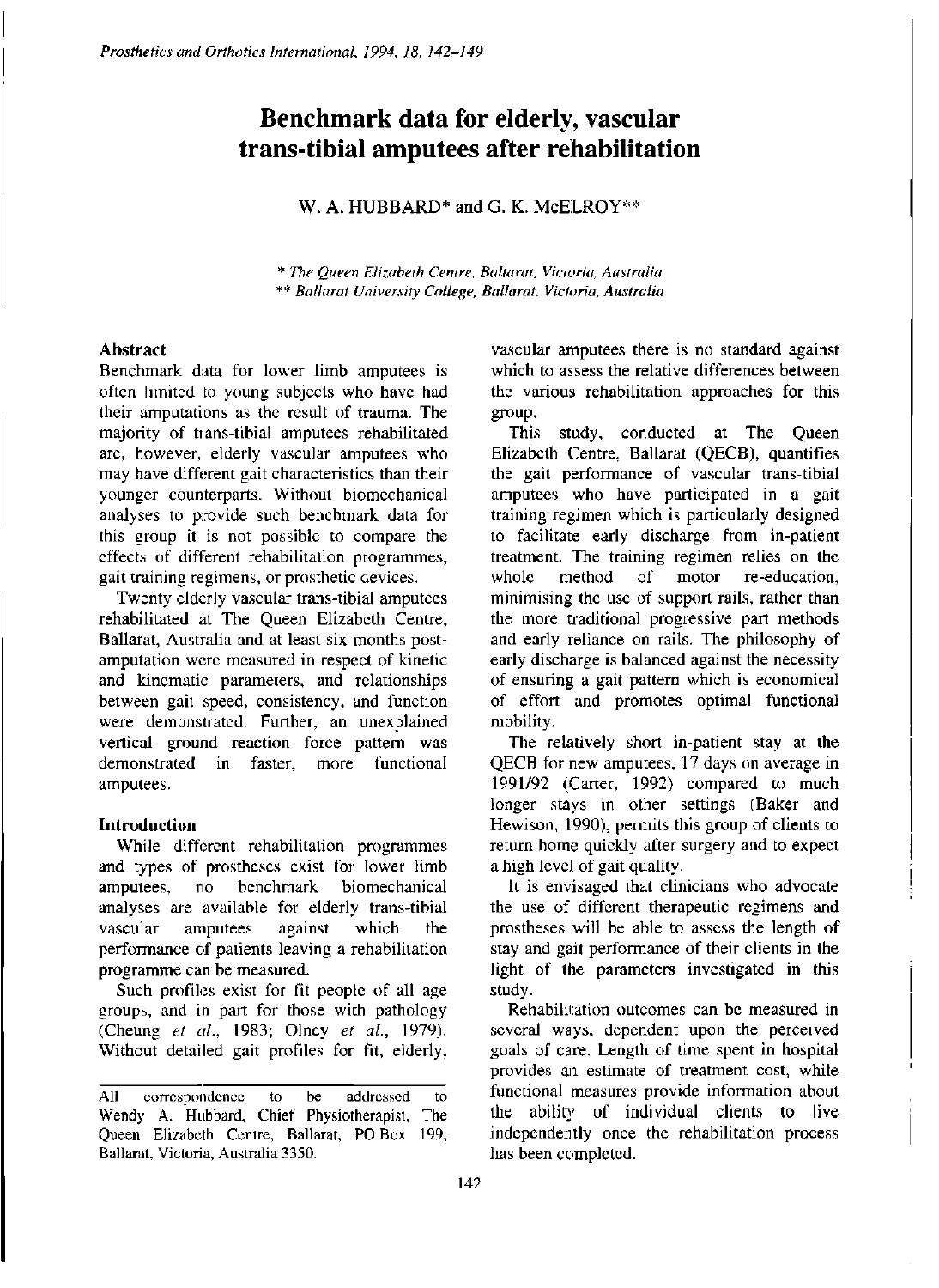More detailed and objective measures are<br>required, however, when considering the however, when considering the efficiency and effectiveness of particular treatment techniques offered by individual therapies, such as the gait re-education programmes offered by physiotherapists to trans-tibial amputees.

While some base-line measures of amputee gait through objective gait analysis have been reported, there is currently no basis for choosing a particular programme, and no ongoing evaluation of outcomes except in terms of length of hospital stay, which gives no indication of the quality of walking or function for those discharged.

#### **Method**

Twenty vascular trans-tibial amputees rehabilitated at the QECB at least 6 months previously were analysed using a Selspot Movement Monitoring System and AMTI force plate. All subjects walked without walking aids for the test, although three required a cane for outdoor ambulation.

All subjects wore their usual prosthesis, patellar-tendon-bearing prostheses made using titanium componentry and SACH feet. Prior to data collection all subjects were reviewed by a qualified prosthetist to ensure appropriate fit and alignment of the prosthesis worn.

Six light emitting diodes (LEDs) were placed on the subjects prior to sagittal plane data collection. Markers were placed at the tip of the acromion, the greater trochanter of the hip, the mid-point of the prosthesis at the patellar bar, the mid-line at the foot attachment to the shank, at the heel and at the point of what would be the fifth metatarsal head. The subsequent identification of the limb and body segments was used in the calculation of joint forces, moments and powers in the manner of Winter (1979), and the resulting data normalised by dividing by body weight.

## **Results and discussion**

Parameters selected for further analysis were:

- preferred walking speed;
- functional scores;
- temporal and spatial parameters;
- kinetics, including:
	- vertical ground reaction force (GRF);
	- joint moments of force and power

patterns;

- hip and knee interaction

## *Preferred walking speed*

The mean preferred walking speed of subjects tested was  $0.8 \text{ m.s.}^{-1}$ , with a standard deviation  $(SD)$  of  $0.19$  m.s.<sup>1</sup> Skinner end Effeney (1985) reported a mean walking speed of 0.75 m.s.<sup>-1</sup>,  $SD = 0.15$  m.s.<sup>-1</sup>, and, as these data are the compilation from the literature for vascular amputees, it is probably indicative of the typical performance of rehabilitated amputees.

### *Functional scores*

To ensure that subjects were performing at a functional level which was similar to those with whom comparisons were being made, functional scores were ascertained for each subject.

The functional measure, reported by Day (1981), was designed specifically for the amputee population and takes into account the necessity for donning and doffing the prosthesis as well as its use in indoor and outdoor activity. The scores obtained on the Day scale display a reasonable spread over the population group (Fig. 1), and preferred walking speed was found to correlate highly with this functional ability measure  $(r = 0.63, p = 0.0018)$ .



experimental subjects.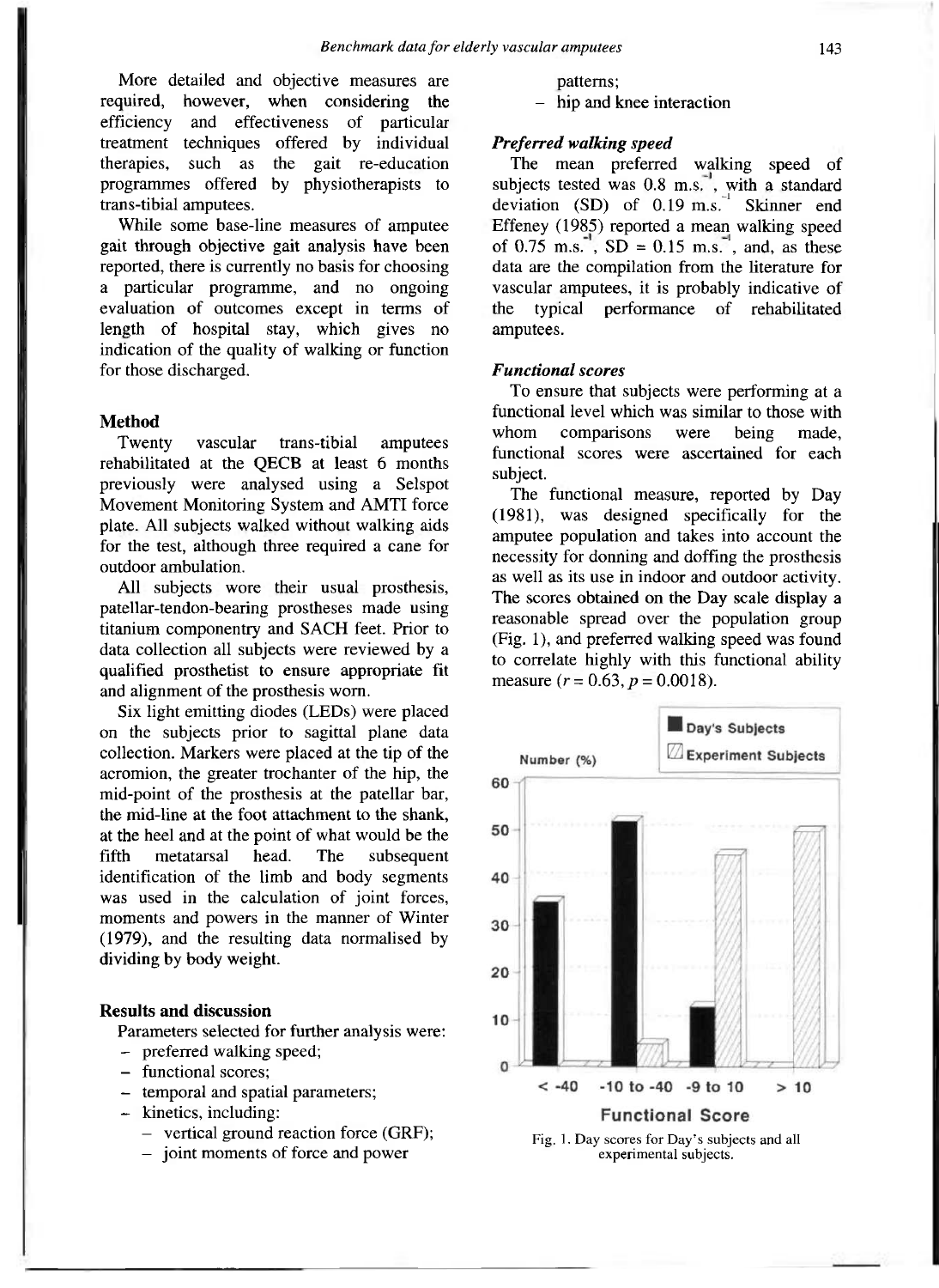#### *Temporal and spatial parameters*

The group of vascular amputees described in the current study had a mean stride time of 1.3 s  $(SD = 0.14 \text{ s})$  and a mean stride length of 0.97 m. A statistically significant association was demonstrated between prosthetic stride time and speed  $(r = -0.77, p = 0.0001)$ , and between prosthetic stride time and the Day functional score  $(r = -0.65, p = 0.0025)$ .

These data support the argument presented by Dewar and Judge (1980) who contended that stride time may be used as a substitute measure for walking speed, even for those with pathological gait patterns. Cheung *et al.* (1983) verified this association when monitoring the performance of a group of amputees as they progressed through rehabilitation.

#### Symmetry

Of the elderly vascular amputees studied, 63% of subjects had a longer prosthetic than non-prosthetic step, and 37% had a longer duration prosthetic step than non-prosthetic. Symmetry calculations were made by division of the shorter step into the longer one, no matter which was the prosthetic step, providing a nondirectional measure of symmetry. Using this method, step length symmetry and preferred walking speed were associated positively and significantly ( $r = 0.56$ ,  $p = 0.014$ ).

A significant association was also found between prosthetic step length and walking speed  $(r = 0.65, p = 0.0026)$  in the experimental group, and between prosthetic step length and step length symmetry  $(r = 0.68, p = 0.0012)$ , indicating that those amputees taking longer prosthetic steps were tending to a more even spatial gait pattern, as well as walking faster.

Step timing symmetry, however, displayed no significant relationship to either step length symmetry  $(r = 0.11, p = 0.64)$  or walking speed  $(r = -0.33, p = 0.17)$ , Indeed, the tenuous link between temporal symmetry and speed is negative, so that the lower the ratio (where  $1$  is the best symmetry score possible), the higher the walking speed.

These data support the contention of Winter and Sienko (1988) that pursuit of absolute gait symmetry may be unrealistic and unattainable for trans-tibial amputees, casting doubt on the wisdom of equating perfect symmetry with optimal amputee gait performance.

While it is possible to maintain spatial symmetry with the prosthesis, unless step timing is compromised, walking speed (and by inference, functional ability) will be reduced.

## *Kinetics*

Vertical ground reaction forces (GRF)

Three basic patterns in the vertical GRF were identified (Fig. 2). These were the two peak pattern (seen in subject 20), typically recorded in the normal gait pattern (Andriacchi *et al.,*  1977), a three peak pattern not typically



Fig. 2. Three sample patterns of vertical ground reaction force. a) two peak pattern b) three peak pattern c) flattened pattern.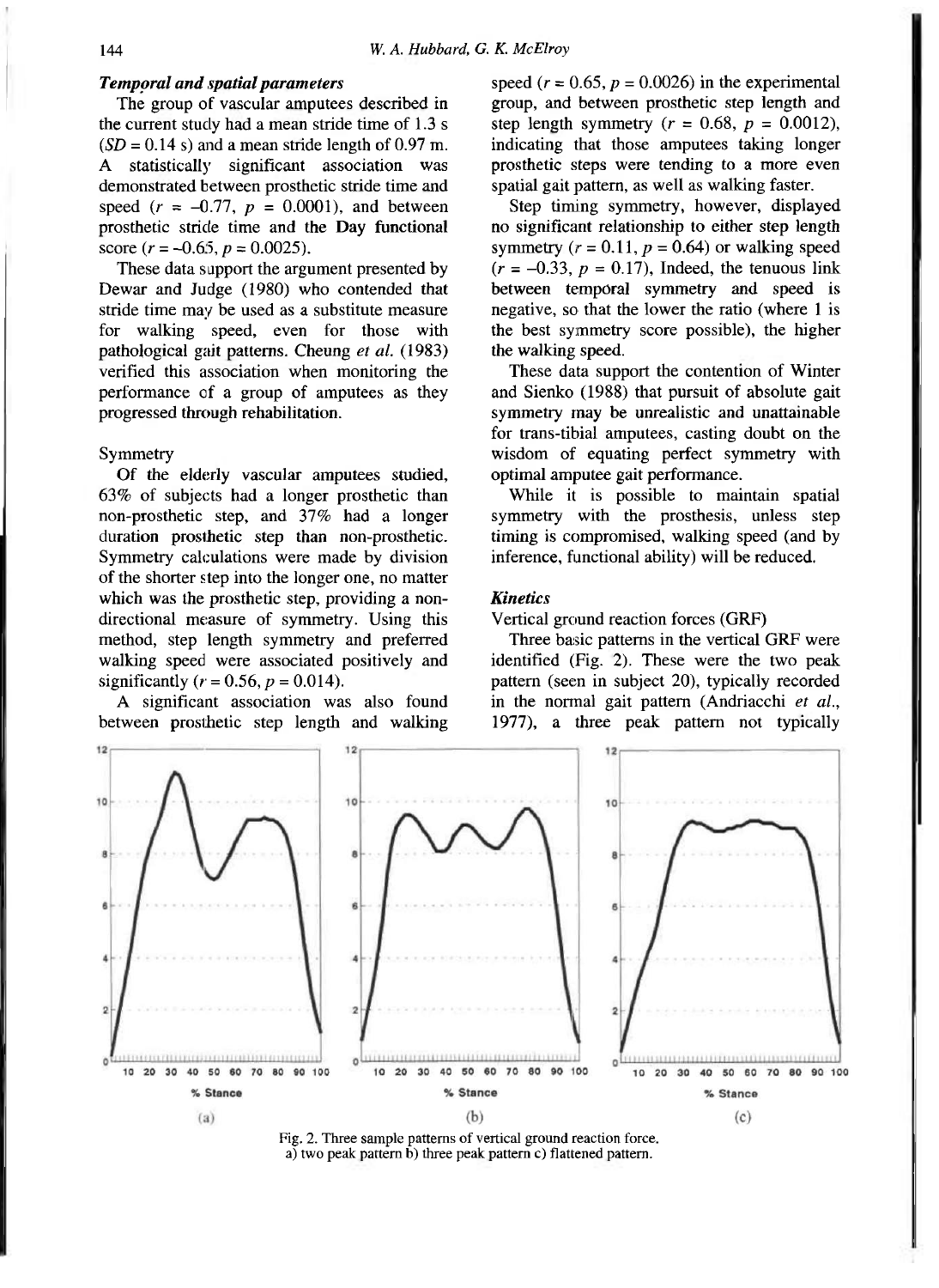described (Subject 2), and a flattened pattern (Subject 5) where  $Z_1$ ,  $Z_2$ , and  $Z_3$ , show little difference in magnitude.

Because the three vertical GRF pattern types are nominal data only, an association between the types and preferred walking speed was investigated using the contingency coefficient (Siegel, 1956). Analysis revealed a significant relationship ( $C = 0.61$ ,  $p = 0.027$ ) between the pattern type and the preferred walking speed for this group of vascular trans-tibial amputees, with those walking at fast speed most likely to have a three peak vertical ground reaction force pattern, and those walking slowly to have a flattened pattern.

This unexpected relationship may have been due to the nature of walking style adopted by faster walking amputees to maintain that speed. In normal walking the foot does not become a rigid lever for the plantarflexors until the toes have reached full extension, just prior to push off. For the amputee, however, once the SACH heel has compressed and decompressed, the rigid wooden keel provides leverage if a preliminary mid-stance push is needed.

Alternatively, the faster amputees may have compressed the SACH heel to such an extent that the wooden keel was struck prior to decompression, creating a vertical force which subsided once body weight was transferred to the front of the foot and decompression begun. No other authors have identified such a relationship, and more work needs to be done in this area to determine the relevance and implications of the association identified.

Seliktar and Mizrahi (1986), analysing the force patterns for 23 trans-tibial amputees, pointed out that even in normal gait the shoes worn have an effect which is complex and individual to both the shoe type and the heel itself. This variation in shoe type, which was not controlled in this study, may help to explain the larger inter-subject variability  $(CV = 0.17)$ observed here and also reported by Winter (1984) for normals. Intra-subject variation for this parameter was relatively low (mean  $CV =$  $0.08$  N.kg<sup>-1</sup>, SD =  $0.03$  N.kg<sup>-1</sup>), again consistent with Winter's findings (1984).

The moment patterns at the ankle, hip, and knee for the subjects measured in this study had higher intra-subject mean variations (mean  $CV = 0.16$  Nm.kg<sup>-1</sup>, SD = 0.09 Nm.kg<sup>-1</sup>, mean  $CV = 0.54$  Nm.kg<sup>-1</sup>, SD = 0.26 Nm.kg<sup>-1</sup>, and

mean  $CV = 0.36$  Nm.kg<sup>-1</sup>, SD = 0.17 Nm.kg<sup>-1</sup> respectively) than that of the vertical GRF. Addressing the same phenemenon in normal subjects, Winter (1984) surmised that the individual joint motor patterns provide a measure of the flexibility of the motor system to produce the same over-all response patterns.

Preferred walking speed was found to correlate negatively  $(r = -0.46, p = 0.046)$  with the relative time taken  $(T, \%)$  to attain peak vertical GRF (Fig. 3). This implied that subjects who walked at the highest speed loaded their prosthetic limbs most quickly (as a proportion of their total stance period) as might be expected, and this provided the basis for selecting the best walking performance for each subject over their recorded trials. This "best performance" trial for each subject was then used for analysis of inter-subject performance, and for averaging, although all trials were used calculations of intra-subject variation.

## Individual joint moments, and power patterns *Ankle*

The mean ankle moment throughout the  $N.kg$ 



GRF.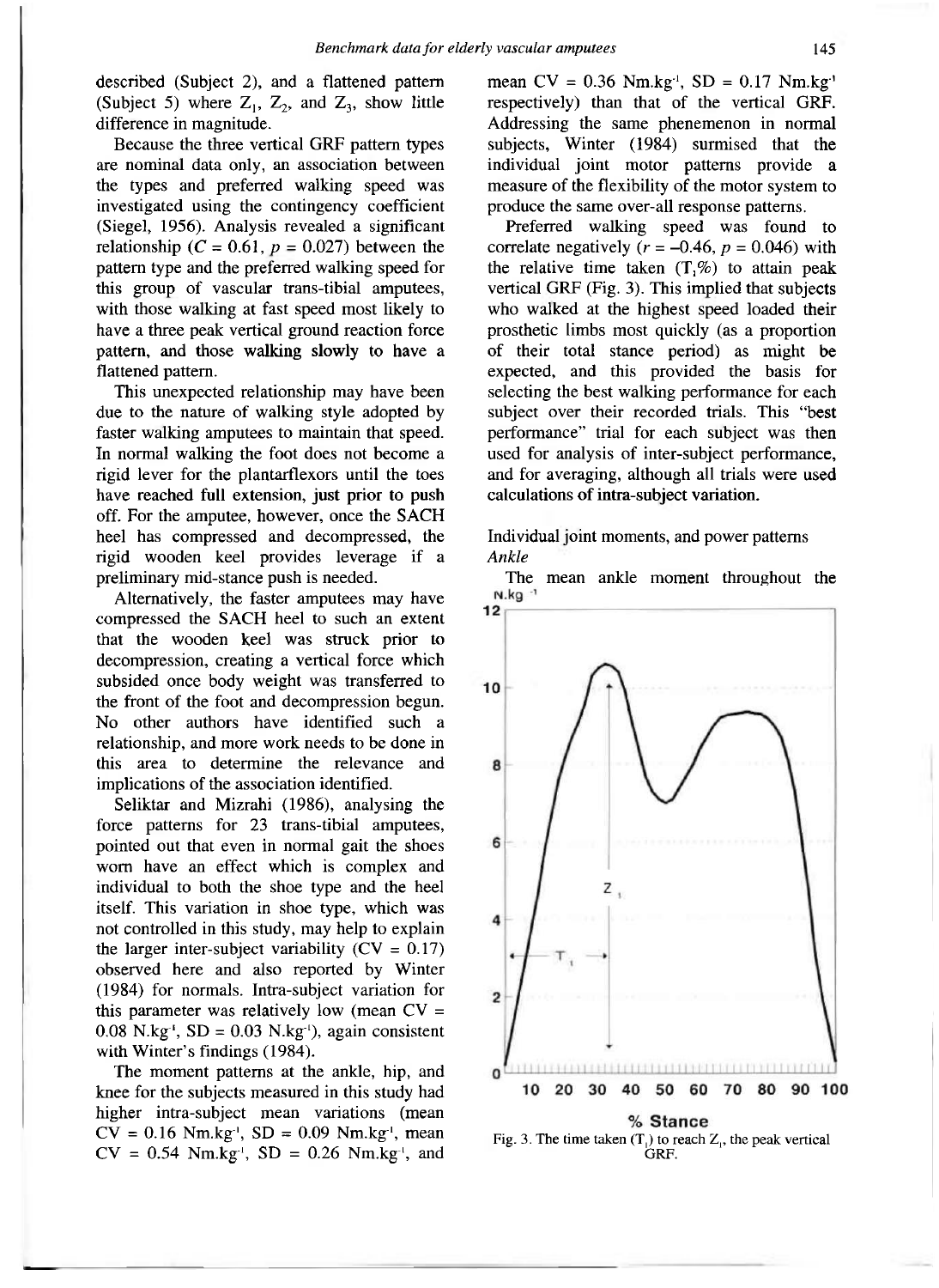

stance phase for the "best" trial of the available

19 experimental subjects appears in Figure 4.

The general pattern of ankle moments for trans-tibial amputees was consistent with that reported by Winter and Sienko (1988) who reported a preliminary dorsiflexor moment followed by a gradually increasing plantarflexor moment peaking in late stance (Fig. 5). In the group of older amputees in the current study, however, the initial moment continued as dorsiflexor for an average of 20% stance. Winter and Sienko (1988) described the duration of dorsiflexion as 18% of stride, where stance for their group was said to be 60% of the total stride. Thus for Winter and Sienko's group of 5 amputees the dorsiflexor moment lasted a mean of 30% of stance, slightly longer than for this experimental group, while for normals it is cited as lasting only 3% of stride (Winter and Sienko, 1988).

Winter hypothesised that the rigid ankle



Fig. 5. Ankle moment patterns for five trans-tibial amputees (adapted from Winter and Sienko, 1988).



generates an "internal dorsiflexor moment" (Winter and Sienko, 1988) from heel strike to foot flat, compounded by a marked delay in the rotation of the amputee's shank forward over the prosthetic foot. This is consistent with the findings of Zernicke *et al.* (1985) who noted that the centre of pressure in the SACH foot remained at the posterior section of the foot for 43% of stance while for normals this is only so for 34% of stance.

The power patterns at the ankle for all subjects (Fig. 6) showed a typical pattern of energy absorption (A1) until late stance, when energy is then generated (A2).

These data, however, differ from those reported by Winter and Sienko (1988) for the latter part of the stance phase (Fig. 7). They reported initial energy absorption (Al) as the prosthetic foot deformed in dorsiflexion from heel-strike to mid-stance. This energy is not returned, according to Winter, with no comparable A2 power burst at terminal stance for trans-tibial amputees using SACH feet.

Data recorded for the 19 vascular amputees tested in this study showed an obvious A2 power burst of around one third of the normal magnitude (mean=1.1 W.kg<sup>-1</sup>, SD=0.5 W.kg<sup>-1</sup>). While this disparity may have been due to some notional difference in resilience of Australian SACH feet, or to the altered pattern of the amputees' gait trained at the QECB, it is more likely due to the difference in the definition of the foot segment for calculation of the ankle angle.

Since power is calculated as the product of angular velocity and joint moment, the ankle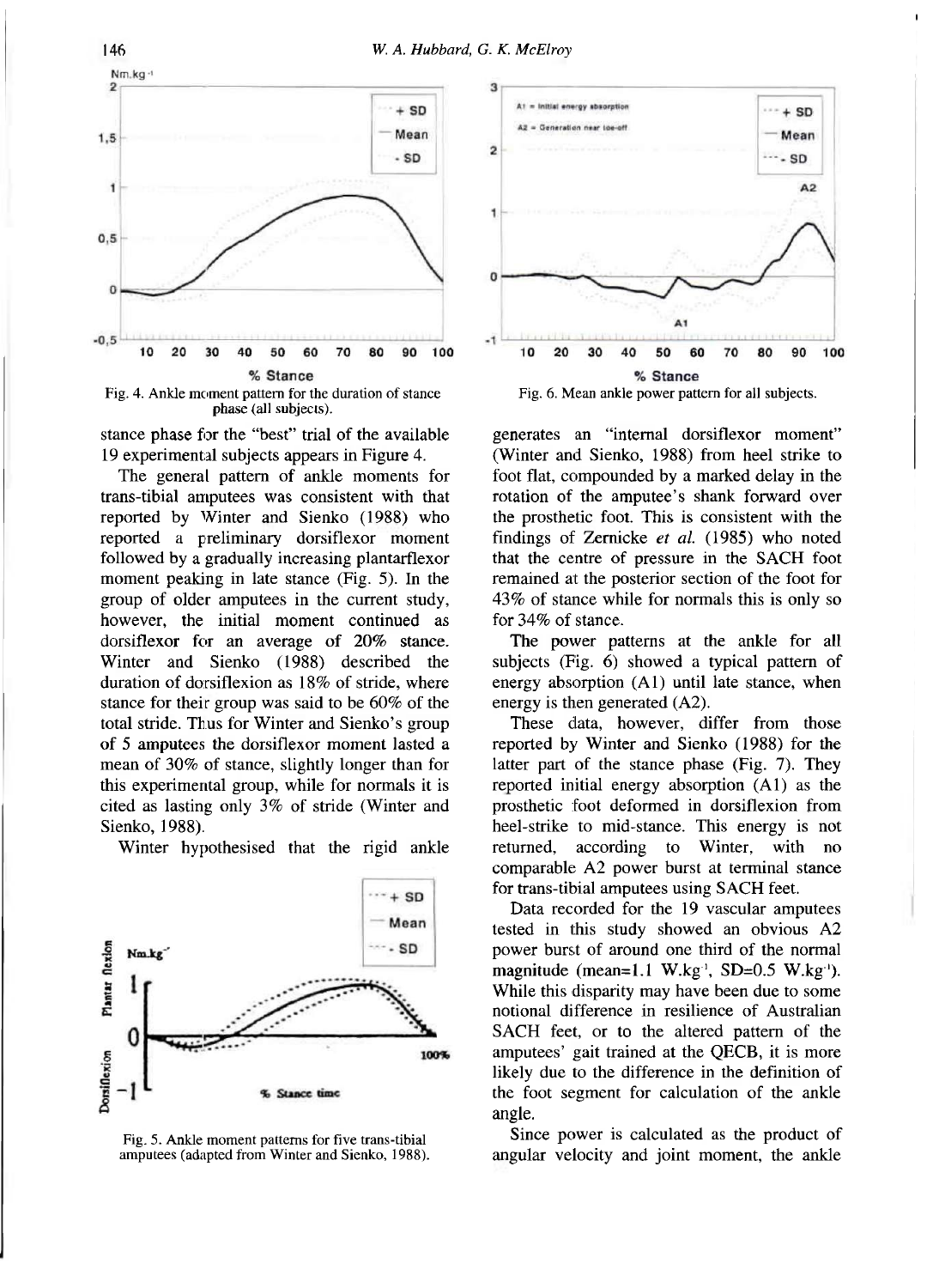



powers recorded in the present study may be considered as a measure of the absorption and subsequent return of energy within the prosthetic foot.

Although Winter (1984) identified ankle power as the key to variation in a normal individual's walking speed, in the experimental group peak ankle power did not correlate significantly with preferred walking speed  $(r = 0.37, p = 0.12)$ . Rather it was the peak hip power, occurring in the second half of the stance phase, which was found to be significantly related to speed *(r* = 0.069,  $p = 0.0011$ , indicating that once the mechanical rebound of the SACH foot has been exhausted



Fig. 8. Mean knee moment pattern for all subjects.





as a source of propulsion, the vascular transtibial amputees in the present group utilised the musculature around the hip to optimise their functional walking ability.

## *Knee*

Knee moments reported in this group (Fig. 8) are similar in pattern and magnitude to those reported for trans-tibial amputees by Winter and Sienko (1988) in Figure 9.

This pattern is similar to that reported by Winter and Sienko (1988) for five trans-tibial amputees (Fig. 11).

The average K3 fell within the normal limits for older subjects (Winter *et al.,* 1990), indicating that there remained a limiting action of the quadriceps on the shank in terminal stance. The level of variability in knee power was found to be significantly related to the preferred walking speed  $(r = -0.68, p = 0.01)$ , indicating that consistency in power patterns at that joint is related to a better gait performance.



Fig. 10. Mean knee power pattern for all subjects.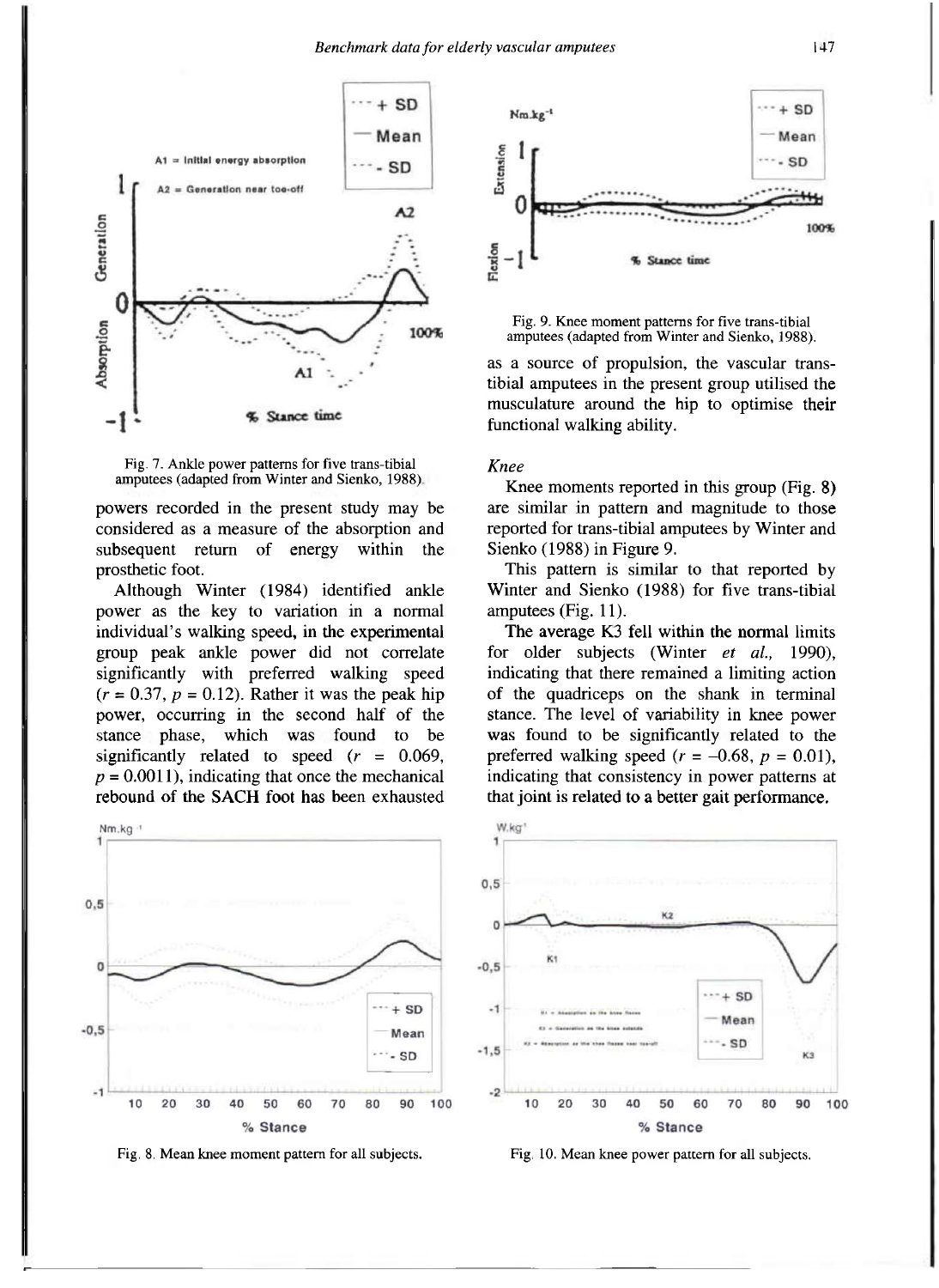

Fig. 11. Knee power patterns for five trans-tibial amputees (adapted from Winter and Sienko, 1988).

#### *Hip*

The general pattern of hip moments for transtibial subjects (Fig. 12) in the present study and those reported by Winter and Sienko (1988) in Figure 13 are similar in magnitude and direction. Extensor moments dominated the first half of the stance phase, followed by similar magnitude flexor moments.

Winter and Sienko (1988) reported that the mean variability of hip moments of force was greater in the population of trans-tibial amputees tested in that study than for normal subjects. In the present study, the degree of



Fig. 12. Mean hip moment pattern for all subjects.



Fig. 13. Hip moment patterns for five trans-tibial amputees (adapted from Winter and Sienko, 1988).

variability in hip moments for amputees tested was found to correlate significantly with the preferred walking speed  $(r = -0.72, p = 0.0052)$ , indicating that the higher the speed of walking performance recorded, the more consistent the hip response. This indicates that the trans-tibial amputees with the highest quality gait approached hip moment variability levels closer to the normal population.

This relationship between joint moment of force and preferred walking speed was not found for either the ankle moment variability  $(r = 0.23, p = 0.44)$ , or the knee moment variability  $(r = 0.028, p = 0.93)$ . Thus, in this population of trans-tibial amputees, the speed of walking is related to greater consistency only at the hip.

As previously stated the peak hip powers were found to be significantly associated with preferred walking speed. Like knee powers, more consistent hip power responses were found to be associated with higher preferred walking speeds  $(r = -0.68, p = 0.01)$ , indicating that the well practised and experienced walkers used a consistent hip/knee power response on the prosthetic side to produce functional walking speeds.

### *Hip and knee interaction*

Winter *et al.* (1990) described several ways of quantifying the interaction which can be demonstrated between the hip and knee during gait, particularly during the stance phase. For this group, covariance between the hip and knee moments for the "best" walk was calculated, where the linear association between them was identified.

For this calculation, the magnitude and